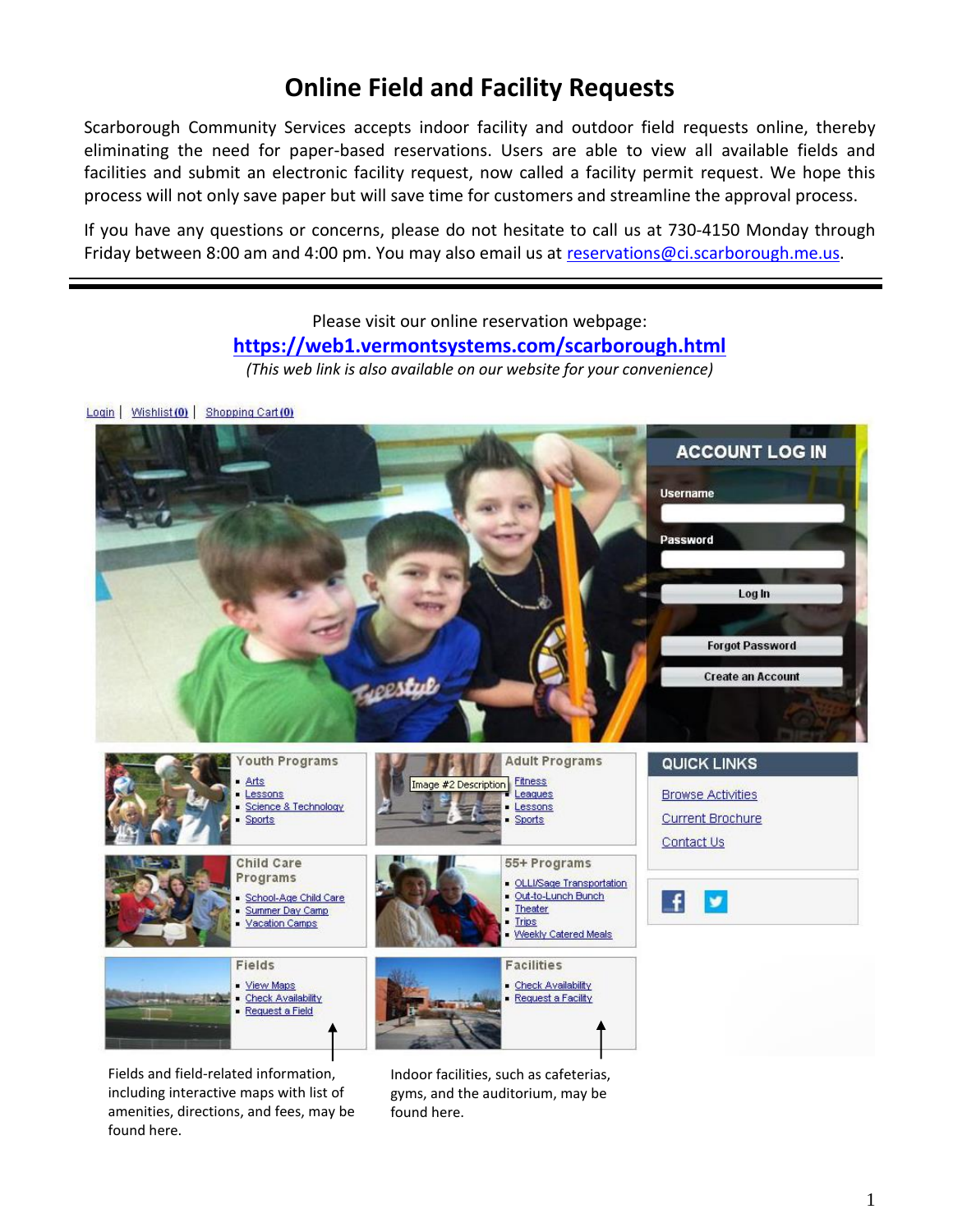# **Indoor Facilities**

#### **Fees for Indoor Facilities**

*A schedule of fees for indoor facilities may be found on Community Services Reservation webpage at http://www.scarboroughmaine.org/departments/community-services/facility-reservations. Fees are based on your organization's priority level, need for extra equipment (when available), and need for extra staffing (custodians and/or site supervisors). Please note that all fees are subject to change.*

- **Priority 1**: School Board-sanctioned student activities or groups
- **Priority 2**: Scarborough Community Services sponsored groups
- **Priority 3**: Scarborough resident activities or groups
- **Priority 4**: Non-resident or commerical activities or groups

#### **Checking Availability and Facility Details**

*It is always best to check availability first before booking, as a request may be denied due to scheduling conflicts. While our online system will not stop you from entering a request during a booked period of time, we will immediately send a request denial through email if your requested time slot is already taken.*

- 1. Click the **Check Availability** link in Facilities block.
- 2. You will be brought to a search screen. The screen will automatically be defaulted to show all indoor facilities but you may choose a specific facility to view availability for. Click **Search** to bring up the calendar and to refresh results.

| <b>Search Criteria</b>                |              |                                                                                                                              |                                 |                                     |                                              |                |                                                                                                                                                                             |                      |                                                                   |
|---------------------------------------|--------------|------------------------------------------------------------------------------------------------------------------------------|---------------------------------|-------------------------------------|----------------------------------------------|----------------|-----------------------------------------------------------------------------------------------------------------------------------------------------------------------------|----------------------|-------------------------------------------------------------------|
| <b>Facility Class</b>                 |              | Auditorium<br>Complex<br><b>Council Chamber A</b><br><b>Council Chamber A+</b><br><b>Council Chamber B</b><br>Court<br>Field | Location                        | <b>High School</b><br>Middle School | a.<br>Facility                               |                | Auditorium (Full) $@F =$<br>Baseball Field (LL) @<br>Baseball Field (LL) @<br>Baseball Field @ Hig<br>Baseball Field @ Mic<br>Baseball Field @ Wil<br>Basketball Courts @ ▼ |                      |                                                                   |
| Month                                 |              | March                                                                                                                        | Year*                           |                                     | <b>Display Option</b><br>2017                |                | Calendar                                                                                                                                                                    |                      |                                                                   |
| <b>Search</b><br><< Previous Year     | <b>Reset</b> | < Previous Month<br>Today                                                                                                    |                                 | <b>March - 2017</b>                 |                                              |                |                                                                                                                                                                             | Next Month >         | Next Year >>                                                      |
| Sunday                                |              | Monday                                                                                                                       | Tuesday                         | Wednesday                           | <b>Thursday</b>                              |                | Friday                                                                                                                                                                      |                      | Saturday                                                          |
| 26<br>Gym<br>$9:45$ am- $11:00$<br>am |              | 27<br>Gym<br>2:30 pm- 5:00<br>pm                                                                                             | 28<br>Gym<br>2:30 pm-5:00<br>pm | 1<br>Gym<br>2:30 pm- 5:00<br>pm     | $\overline{2}$<br>Gym<br>2:30 pm- 6:15<br>pm | 3<br>Gym<br>pm | 5:30 pm- 7:30                                                                                                                                                               | 4<br>Gym<br>pm       | 8:30 am- 2:00                                                     |
| Gym<br>$11:00$ am-<br>12:00 pm        |              | Gym<br>5:30 pm- 7:30<br>pm                                                                                                   | Gym<br>5:30 pm- 6:30<br>pm      | Gym<br>5:30 pm- 7:30<br>pm          | Gym<br>7:30 pm-9:00<br>pm                    | Gym<br>pm      | 4:45 pm- 5:30<br>$\overline{\phantom{a}}$                                                                                                                                   | Council<br>$3:00$ pm | <b>Chamber A&amp;B</b><br>$10:00$ am-<br>$\overline{\phantom{a}}$ |

- 3. The system defaults to the current month and current year. You may change the month and year, just be sure to click Search to refresh the results.
- 4. You may click on a timeblock in the calendar to see what is taking place and what is still available.

| Reservations for 03/01/2017 |                                       |                   |             |                           |  |  |
|-----------------------------|---------------------------------------|-------------------|-------------|---------------------------|--|--|
| Showing 1 To 17             |                                       |                   |             | <b>Total Results (17)</b> |  |  |
|                             | <b>Auditorium (Full) - AUD HS AUD</b> |                   |             |                           |  |  |
| <b>Begin Time</b>           | <b>End Time</b>                       | Location          | Reservee    | <b>Purpose</b>            |  |  |
| $7:00$ am                   | $4:30$ pm                             | Auditorium (Full) | Reserved    | OAP REHEARSAL             |  |  |
| $4:30$ pm                   | $5:00$ pm                             | Auditorium (Full) | Unavailable |                           |  |  |
| $5:00$ pm                   | $9:30$ pm                             | Auditorium (Full) | Reserved    | <b>BOYS TO MEN</b>        |  |  |
| $9:30$ pm                   | $10:00$ pm                            | Auditorium (Full) | Unavailable |                           |  |  |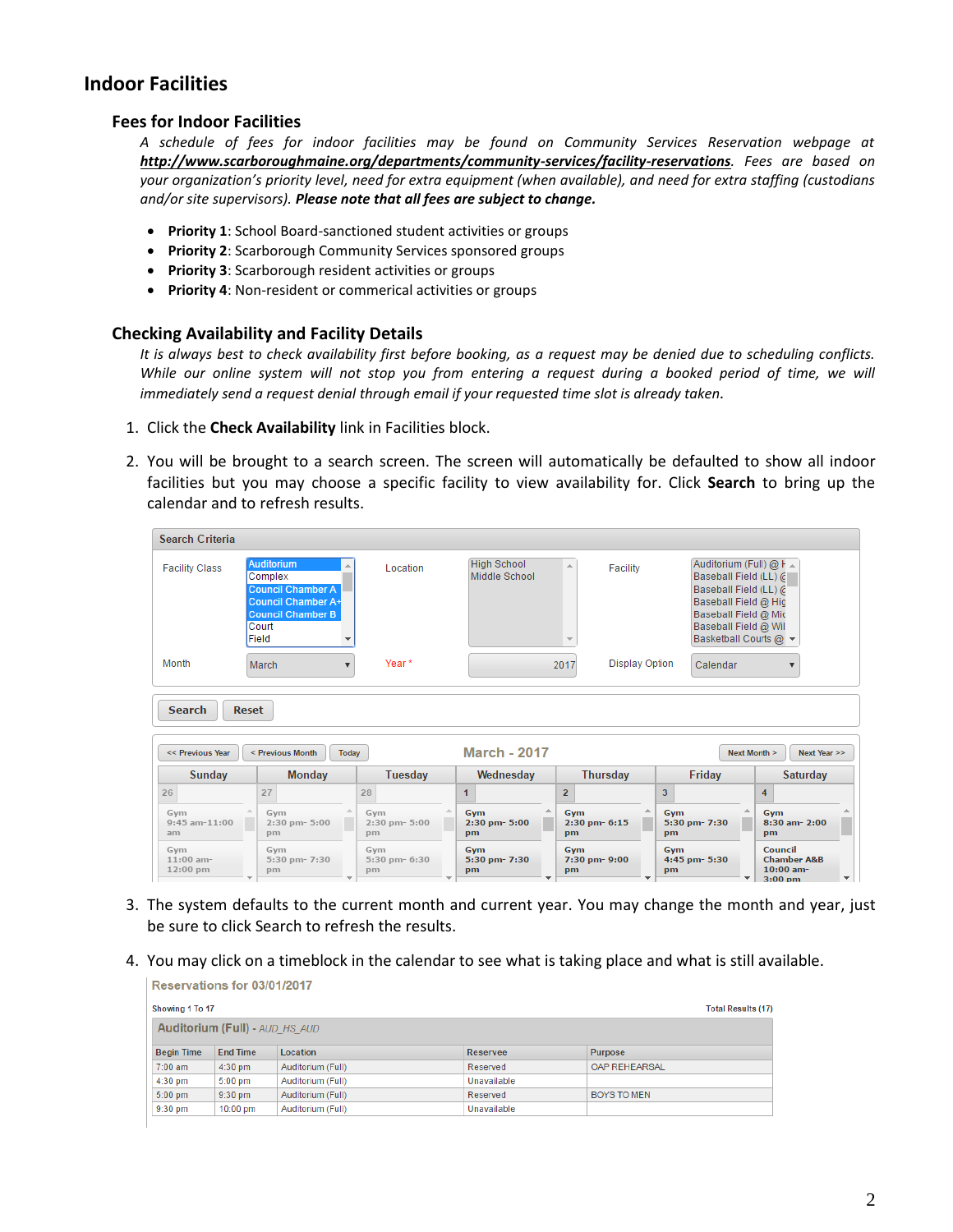5. Once you are finished checking availability, you may click the Home button (top left) to get back to the main page.

### **Requesting an Indoor Facility**

#### *PLEASE NOTE: If you need to reserve more than one date, you must follow this process for each date.*

- 1. Click the **Request a Facility** link in Facilities block.
- 2. Select your chosen facility from drop-down menu (all facilities are listed by name then location). The screen will automatically default to all indoor facilities.
- 3. Select date you wish to view and click **Search**. Your selected facility with timeblocks will appear below.
- 4. Choose your selected timeblock(s) by clicking on the **+** sign to the left side of the timeblock.

### 5. Click **Add to Cart**.

6. IMPORTANT! Please read through the notice at the top of the page, which reads as follows:

This online reservation process is in place of completing a facility reservation application. Your selected room is not reserved until a confirmation receipt is sent to you by Community Services. All public events must NOT be advertised in any media until approved receipt is granted to you via email. Facility requests submitted less than 14 days in advance of the desired event date will automatically be denied pursuant to School Board Policy KF, Paragraph B.

- 7. Enter your **User Name** and **Password**. Hit Enter or click the **Login** button.
	- User Names are typically a four-digit or five-digit number assigned to your household in our system.
	- Passwords are typically your organization name (i.e. School Department, Lacrosse Boosters, etc.)

*If you do not know your User Name and Password, please call Community Services at 730-4150.*

- 8. If it is your first time making a reservation online or it has been over one year since logging in online, you will be brought to a screen with your group's information. You may also be asked to change your user name and password upon your first login. Please be sure to review and update as needed, then click **Finish**.
- 9. Enter your Facility Headcount (enter the maximum amount of people you think will attend your event).
- 10. Select your name as the one making the reservation.
- 11. You will be brought to the main request page. Please complete all sections that are required (indicated in red). If there are menus that have multiple options available, such as selecting equipment you need, you may hold down your control button and multi-select your items. All of your requested time that you made on the previous screen (date and time, as well as the specific facility) will be filled in for you already. Once you have finished all of the details, you may click **Continue**.
- 12. Your request will then appear in your shopping cart. Since this is just a request, there will be a \$0 balance. You will be billed accordingly once the request has been approved and has been entered into our system as a firm reservation. If you need to request additional dates and time, click **Continue Shopping**. Otherwise, click on **Proceed to Checkout** to complete your request.
- 13. You will automatically be emailed a confirmation receipt showing your request has been entered into our system. **This is NOT the same as a reservation confirmation receipt, which you will receive separately once the request has been approved and booked.** You are finished! The facility permit request has been automatically sent to the appropriate facility administrators and scheduling personnel. *Please allow up to two weeks for requests to be processed.*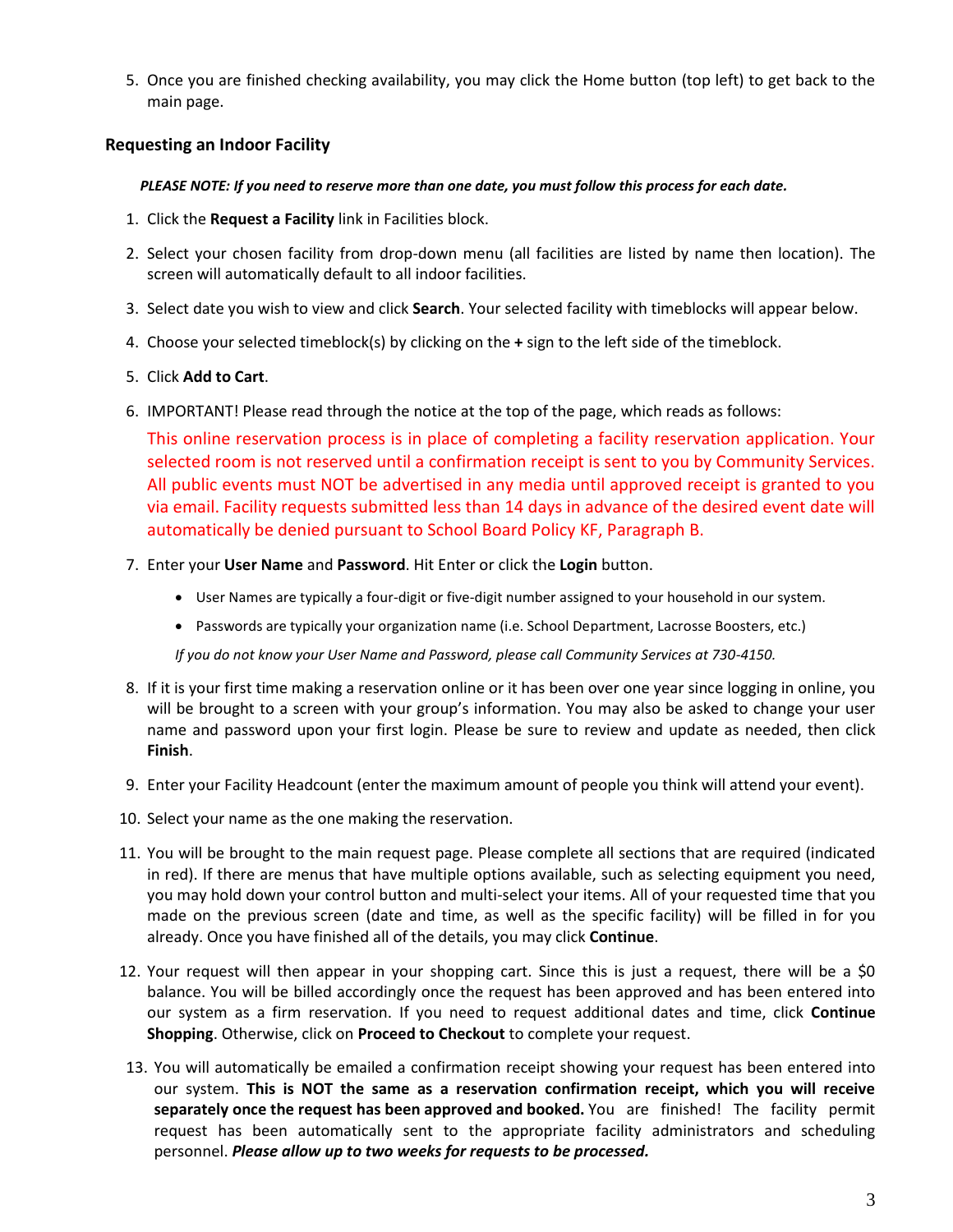*For any questions or concerns, please contact Community Services directly at 730-4150.*

*PLEASE NOTE: The online reservation process will not work for booking the following:* 

- *Individual teacher classrooms (Community Services does not book these).*
- *Weekday reservations before 3:00 pm during school year (Community Services only books space after 3:00 pm in all schools).*
- *Reservations for space needed within 14 days or less.*

# **Outdoor Facilities and Fields**

### **Fees for Outdoor Facilities and Fields**

*A schedule of fees for outdoor facilities and fields may be found on Community Services Reservation webpage at [http://www.scarboroughmaine.org/departments/community-services/facility-reservations.](http://www.scarboroughmaine.org/departments/community-services/facility-reservations) Fees are based on your organization's priority level, need for extra equipment, lighting, and/or field lining (when available), and need for extra staffing (i.e., site supervisor). Please note that all fees are subject to change.*

- **Priority 1**: School Board-sanctioned student activities or groups
- **Priority 2**: Scarborough Community Services sponsored groups
- **Priority 3**: Scarborough resident activities or groups
- **Priority 4**: Non-resident or commerical activities or groups

# **Checking Availability and Field Details**

*It is always best to check availability first before booking, as a request may be denied due to scheduling conflicts. While our online system will not stop you from entering a request during a booked period of time, we will immediately send a request denial through email if your requested time slot is already taken.*

- 1. Click the **View Maps** link in Fields block.
- 2. Click on the complex where you wish to request a field or facility.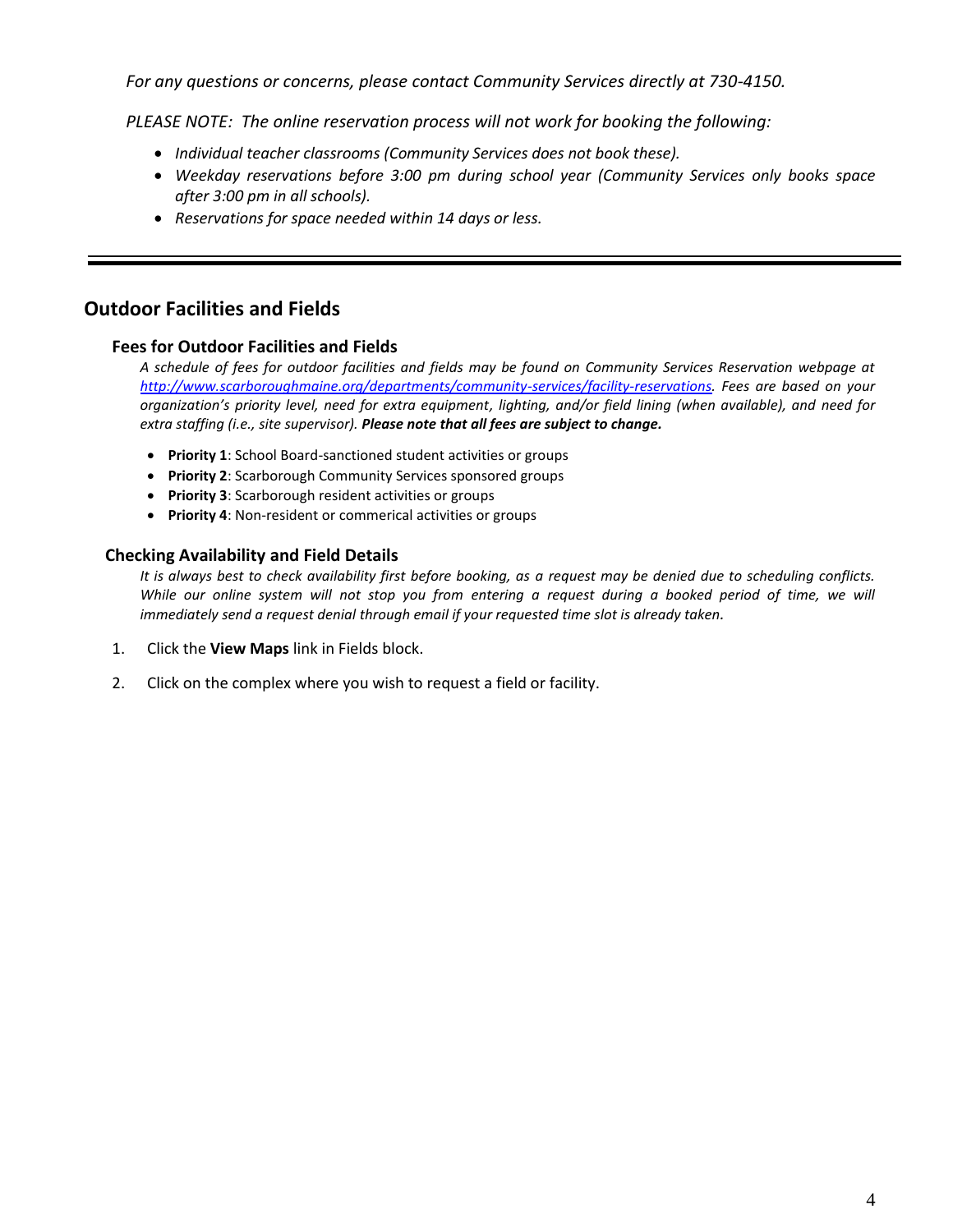3. Under the complex name you will find the address, a link to Google Map directions, and a link to all fees associated with renting fields and outdoor facilities.





- 4. Click on the specific field you wish to view (all field names are underlined on the maps).
- 5. A pop-up will appear showing you the specifics of the field, such as uses, amentities, and whether lights are available (lights require an additional fee).



6. Click **View Availability**.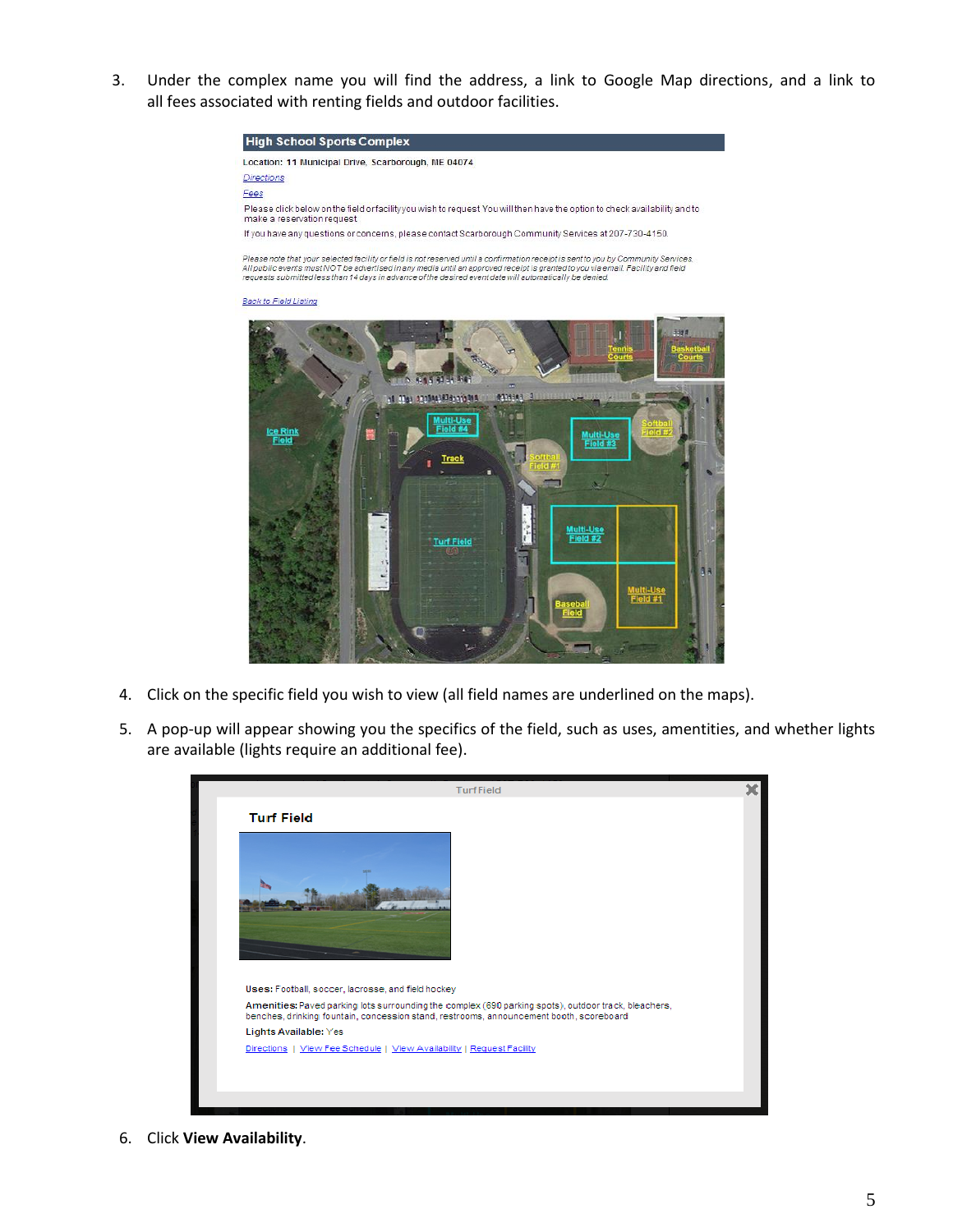- 7. Your chosen facility should automatically appear in the top drop-down menu.
- 8. The system defaults to the current month and current year. You may change the month and year, just be sure to click **Search** to refresh the results. The selected calendar will automatically appear below.

| 26                                      | 27 <sup>1</sup>                           | 28                                        | 29                                    | 30                                        | 31                                        |                                         |
|-----------------------------------------|-------------------------------------------|-------------------------------------------|---------------------------------------|-------------------------------------------|-------------------------------------------|-----------------------------------------|
| <b>Turf Field</b><br>$10:00$ am- $3:00$ | <b>Turf Field</b><br>$2:30$ pm- $5:30$ pm | <b>Turf Field</b><br>$2:30$ pm- $5:30$ pm | <b>Turf Field</b><br>2:30 pm- 5:30 pm | <b>Turf Field</b><br>$2:30$ pm- $5:30$ pm | <b>Turf Field</b><br>$2:30$ pm- $5:30$ pm | <b>Turf Field</b><br>A.<br>$11:30$ am-  |
| pm                                      | <b>Turf Field</b><br>5:30 pm- 7:00 pm     | <b>Turf Field</b><br>$5:30$ pm- $7:00$ pm | <b>Turf Field</b><br>5:30 pm- 7:00 pm | <b>Turf Field</b><br>$5:30$ pm- $7:00$ pm | <b>Turf Field</b><br>5:30 pm- 7:00 pm     | $1:00$ pm<br>Turf Field                 |
|                                         |                                           |                                           |                                       |                                           |                                           | $10:30$ am-<br>$11:30$ am<br>$   +$ $+$ |

9. You may click on a timeblock in the calendar to see what is taking place and was is still available.

|                   | Reservations for 03/28/2017      |                   |          |                           |
|-------------------|----------------------------------|-------------------|----------|---------------------------|
| Showing 1 To 1    |                                  |                   |          | <b>Total Results (1)</b>  |
|                   | <b>Turf Field - FLDL HS TURF</b> |                   |          |                           |
| <b>Begin Time</b> | <b>End Time</b>                  | <b>Location</b>   | Reservee | Purpose                   |
|                   |                                  |                   |          |                           |
| $2:30$ pm         | 5:30 pm                          | <b>Turf Field</b> | Reserved | <b>SHS TRACK PRACTICE</b> |
| 5:30 pm           | $7:00$ pm                        | <b>Turf Field</b> | Reserved | <b>SHS LAX PRACTICE</b>   |

10. Once you are finished checking availability, you may click the Home button (top left) to get back to the main page.

# **Requesting an Outdoor Field/Facility**

*PLEASE NOTE: If you need to reserve more than one date, you must follow this process for each date.*

- 1. Click the **Request a Field** link in Fields block.
- 2. Click on the facility you wish to request.
- 3. Select the date you are looking to request (the system defaults to the next day). Click **Search**. The selected facility with timeblocks will appear below.
- 4. Choose your selected timeblock(s) by clicking on the **+** sign to the left side of the timeblock.
- 5. Click **Add to Cart**.
- 6. Enter your **User Name** and **Password**. Hit Enter or click the **Login** button.
	- User Names are typically a four-digit or five-digit number assigned to your household in our system.
	- Passwords are typically your organization name (i.e. School Department, Lacrosse Boosters, etc.)

*If you do not know your User Name and Password, please call Community Services at 730-4150.*

- 7. If it is your first time making a reservation online or it has been over one year since logging in online, you will be brought to a screen with your group's information. You may also be asked to change your user name and password upon your first login. Please be sure to review and update as needed, then click **Finish**.
- 8. Enter your Facility Headcount (enter the maximum amount of people you think will attend your event).
- 9. Select your name as the one making the reservation.